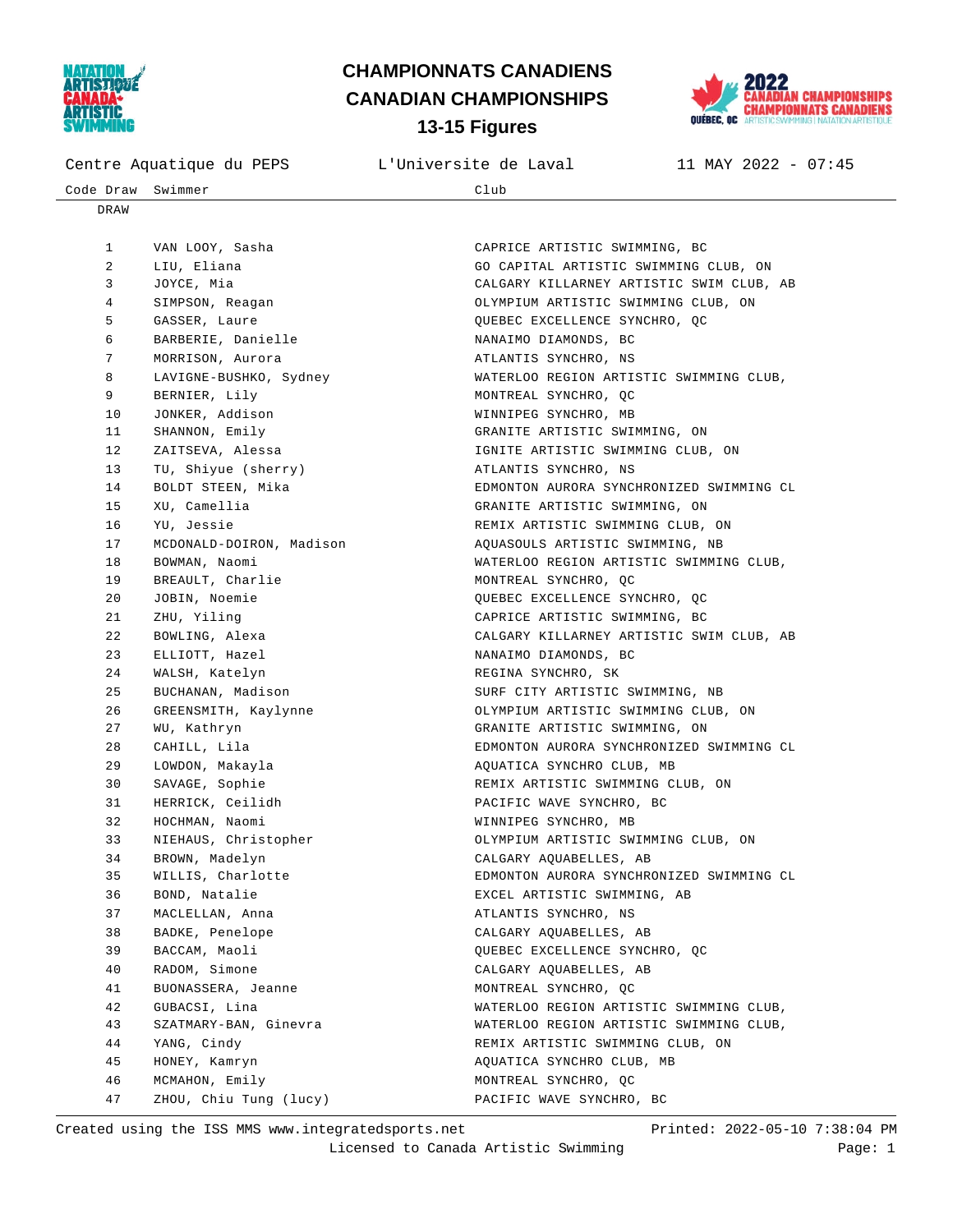



Centre Aquatique du PEPS L'Universite de Laval 11 MAY 2022 - 07:45

| Code Draw | Swimmer               | Club                                     |
|-----------|-----------------------|------------------------------------------|
| 48        | O`MEARA, Madeline     | GRANITE ARTISTIC SWIMMING, ON            |
| 49        | VERBINSKA, Olena      | REMIX ARTISTIC SWIMMING CLUB, ON         |
| 50        | NEUFELD, Adria        | REGINA SYNCHRO, SK                       |
| 51        | TEOFILOV, Mariana     | SASKATOON AOUALENES, SK                  |
| 52        | COHEN, Isla           | ATLANTIS SYNCHRO, NS                     |
| 53        | TUPHOLME, Paige       | GRANITE ARTISTIC SWIMMING, ON            |
| 54        | RIOUX, Elena          | NEPTUNE NATATION ARTISTIQUE, QC          |
| 55        | SAMPHIR, Haley        | WINNIPEG SYNCHRO, MB                     |
| 56        | VAUGHAN, Morgan       | SASKATOON AQUALENES, SK                  |
| 57        | GORTER, Teagan        | PACIFIC WAVE SYNCHRO, BC                 |
| 58        | VIRTANEN, Ella        | GO CAPITAL ARTISTIC SWIMMING CLUB, ON    |
| 59        | DEWONCK, Makenna      | CALGARY AQUABELLES, AB                   |
| 60        | GUBERT-PAGE, Lara     | DOLLARD ARTISTIC SWIMMING, QC            |
| 61        | SHEU, Kate            | REMIX ARTISTIC SWIMMING CLUB, ON         |
| 62        | LANGE, Vienna         | EDMONTON AURORA SYNCHRONIZED SWIMMING CL |
| 63        | VANDER ZIEL, Ilianna  | CALGARY KILLARNEY ARTISTIC SWIM CLUB, AB |
| 64        | WEN, Abigail          | REMIX ARTISTIC SWIMMING CLUB, ON         |
| 65        | HUNCHAK, Emerson      | SASKATOON AQUALENES, SK                  |
| 66        | TOFINETTI, Alyssa     | GO CAPITAL ARTISTIC SWIMMING CLUB, ON    |
| 67        | WINN, Chloe           | THUNDERBAY SYNCHRO, ON                   |
| 68        | KOLDACHENKO, Katerina | GO CAPITAL ARTISTIC SWIMMING CLUB, ON    |
| 69        | SAPPIER, Odessa       | DOLLARD ARTISTIC SWIMMING, QC            |
| 70        | GOBEIL, Emma          | WINNIPEG SYNCHRO, MB                     |
| 71        | GORDON, Isabella      | WINNIPEG SYNCHRO, MB                     |
| 72        | MACDONALD, Lauren     | ATLANTIS SYNCHRO, NS                     |
| 73        | FLOOD, Claudia        | GRANITE ARTISTIC SWIMMING, ON            |
| 74        | CASWELL, Sophie       | REGINA SYNCHRO, SK                       |
| 75        | KOLTON, Adrianna      | WINNIPEG SYNCHRO, MB                     |
| 76        | PADGETT, Isobel       | REMIX ARTISTIC SWIMMING CLUB, ON         |
| 77        | DELAZZARI, Madeline   | OLYMPIUM ARTISTIC SWIMMING CLUB, ON      |
| 78        | LABELLE, Lea          | MONTREAL SYNCHRO, QC                     |
| 79        | FUDGE, Ryland         | AQUATICA SYNCHRO CLUB, MB                |
| 80        | CRITS, Nadia          | WATERLOO REGION ARTISTIC SWIMMING CLUB,  |
| 81        | MCDONALD, Rio-Belle   | CALGARY KILLARNEY ARTISTIC SWIM CLUB, AB |
| 82        | ESCOBAR, Andrea       | MONTREAL SYNCHRO, QC                     |
| 83        | CASHMORE, Sophiya     | OLYMPIUM ARTISTIC SWIMMING CLUB, ON      |
| 84        | CREVIER, Clara        | NEPTUNE NATATION ARTISTIQUE, QC          |
| 85        | ARDIES, Lauren        | CALGARY KILLARNEY ARTISTIC SWIM CLUB, AB |
| 86        | LITOSKI, Aydee        | EDMONTON AURORA SYNCHRONIZED SWIMMING CL |
| 87        | WILLIS, Cadence       | EDMONTON AURORA SYNCHRONIZED SWIMMING CL |
| 88        | NEUFELD, Cadence      | REGINA SYNCHRO, SK                       |
| 89        | SOBIECH, Eva          | AQUATICA SYNCHRO CLUB, MB                |
| 90        | SALAZAR, Fabiola      | SASKATOON AQUALENES, SK                  |
| 91        | DROLET, Emma          | QUEBEC EXCELLENCE SYNCHRO, QC            |
| 92        | MOUSSA, Carol         | WINNIPEG SYNCHRO, MB                     |
| 93        | HE-SUN, Sophia        | REMIX ARTISTIC SWIMMING CLUB, ON         |
| 94        | HUNT, Avy             | VICTORIA ARTISTIC SWIMMING, BC           |
| 95        | WILCOX, Nelaya        | AQUATICA SYNCHRO CLUB, MB                |
| 96        | DE KLEINE, Olivia     | VICTORIA ARTISTIC SWIMMING, BC           |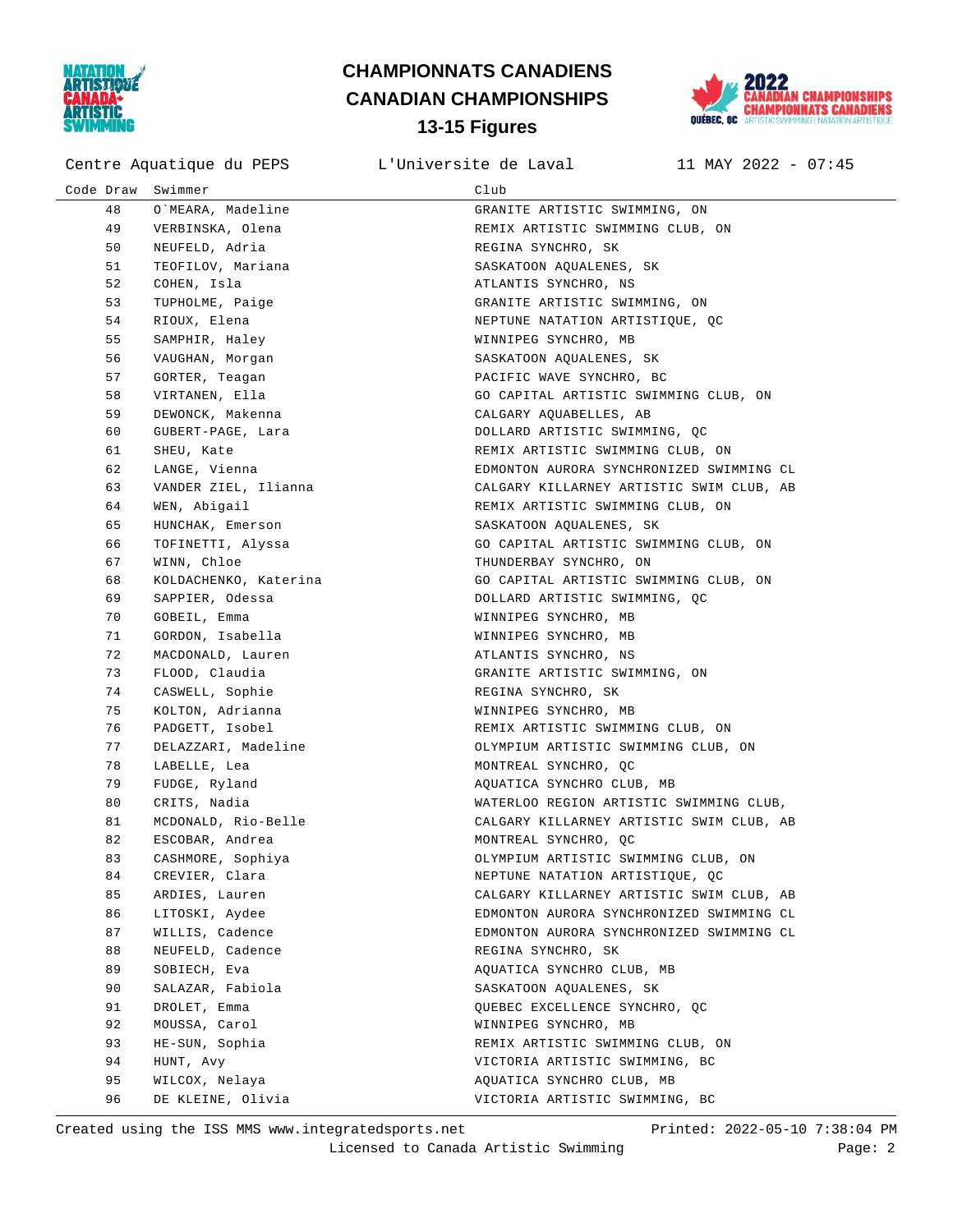



Centre Aquatique du PEPS L'Universite de Laval 11 MAY 2022 - 07:45

| Code Draw | Swimmer                                                                         | Club                                     |
|-----------|---------------------------------------------------------------------------------|------------------------------------------|
| 97        | BAHL, Zoey                                                                      | WINNIPEG SYNCHRO, MB                     |
| 98        | PETERS, Claire                                                                  | CALGARY AQUABELLES, AB                   |
| 99        | DAVIES, Emma                                                                    | DOLLARD ARTISTIC SWIMMING, QC            |
| 100       | COURCHANE, Kate                                                                 | WINNIPEG SYNCHRO, MB                     |
| 101       | ALTMEYER, Rhiannon                                                              | CALGARY AQUABELLES, AB                   |
| 102       | LABELLE, Lori                                                                   | MONTREAL SYNCHRO, QC                     |
| 103       | DESCHAMBAULT, Reese                                                             | NANAIMO DIAMONDS, BC                     |
| 104       | JEON, Joy                                                                       | YORK ARTISTIC SWIMMING CLUB, ON          |
| 105       | D'AMOURS, Syrena                                                                | PERFORMANCE SYNCHRO, OC                  |
| 106       | HOLLINGSWORTH-PRATASOUSKAYA, Margaritta WATERLOO REGION ARTISTIC SWIMMING CLUB, |                                          |
| 107       | KUCHURAN, Sienna                                                                | SASKATOON AQUALENES, SK                  |
| 108       | SUMMERS, Madeline                                                               | AQUATICA SYNCHRO CLUB, MB                |
| 109       | BROUSSEAU, Clara                                                                | QUEBEC EXCELLENCE SYNCHRO, QC            |
| 110       | PENTILCHUK, Indya                                                               | WATERLOO REGION ARTISTIC SWIMMING CLUB,  |
| 111       | MACPHEE, Hailey                                                                 | KAMLOOPS SUNRAYS, BC                     |
| 112       | SHNAYDER, Adi                                                                   | WATERLOO REGION ARTISTIC SWIMMING CLUB,  |
| 113       | SMITH, Lauren                                                                   | OLYMPIUM ARTISTIC SWIMMING CLUB, ON      |
| 114       | ELMAGHRABY, Salma                                                               | WINNIPEG SYNCHRO, MB                     |
| 115       | MCCREA, Bridget                                                                 | REMIX ARTISTIC SWIMMING CLUB, ON         |
| 116       | DOVGOSELETS, Isabella                                                           | WINNIPEG SYNCHRO, MB                     |
| 117       | DUCASSE, Theadora                                                               | PERFORMANCE SYNCHRO, QC                  |
| 118       | LAVOIE, Eliane                                                                  | QUEBEC EXCELLENCE SYNCHRO, QC            |
| 119       | KADAMUS, Nicole                                                                 | WATERLOO REGION ARTISTIC SWIMMING CLUB,  |
| 120       | GODSELL, Katelyn                                                                | GO CAPITAL ARTISTIC SWIMMING CLUB, ON    |
| 121       | BANERJEE, Neha                                                                  | WATERLOO REGION ARTISTIC SWIMMING CLUB,  |
| 122       | CHAWLA, Aanya                                                                   | GRANITE ARTISTIC SWIMMING, ON            |
| 123       | PAPADOPOULOU, Electra                                                           | CALGARY AQUABELLES, AB                   |
| 124       | BHADRA, Sofia                                                                   | OLYMPIUM ARTISTIC SWIMMING CLUB, ON      |
| 125       | QIN, Carol                                                                      | PACIFIC WAVE SYNCHRO, BC                 |
| 126       | CHEW, Fung-Ei                                                                   | VICTORIA ARTISTIC SWIMMING, BC           |
| 127       | MARQUES DA COSTA, Heloise                                                       | QUEBEC EXCELLENCE SYNCHRO, QC            |
| 128       | HATHERELL, Audrey                                                               | GRANITE ARTISTIC SWIMMING, ON            |
| 129       | MALCOLM, Audrey                                                                 | GRANITE ARTISTIC SWIMMING, ON            |
| 130       | IWANIUK, Peyton                                                                 | CALGARY KILLARNEY ARTISTIC SWIM CLUB, AB |
| 131       | FROLOVA, Sofiya                                                                 | PERFORMANCE SYNCHRO, QC                  |
| 132       | GILBORN, Sydney                                                                 | CALGARY KILLARNEY ARTISTIC SWIM CLUB, AB |
| 133       | LEFEBVRE, Cassandra                                                             | DOLLARD ARTISTIC SWIMMING, QC            |
| 134       | HOLDEN-GOLDSMITH, Penelope                                                      | CAPRICE ARTISTIC SWIMMING, BC            |
| 135       | MANUEL-HEARN, Nevaeh                                                            | KAMLOOPS SUNRAYS, BC                     |
| 136       | NOMURA, Anika                                                                   | CAPRICE ARTISTIC SWIMMING, BC            |
| 137       | D'ARCY, Cameron                                                                 | SURF CITY ARTISTIC SWIMMING, NB          |
| 138       | LAZARECK, Julia                                                                 | WINNIPEG SYNCHRO, MB                     |
| 139       | WANG, Abby                                                                      | REMIX ARTISTIC SWIMMING CLUB, ON         |
| 140       | PERKIN, Olivia                                                                  | CALGARY KILLARNEY ARTISTIC SWIM CLUB, AB |
| 141       | LEAVITT, Kayla                                                                  | SURF CITY ARTISTIC SWIMMING, NB          |
| 142       | MANNING, Sophie                                                                 | GRANITE ARTISTIC SWIMMING, ON            |
| 143       | RICHMOND, Elsie                                                                 | VICTORIA ARTISTIC SWIMMING, BC           |
| 144       | YU, Kaylee                                                                      | REMIX ARTISTIC SWIMMING CLUB, ON         |
| 145       | PELOQUIN, Jasmine                                                               | AQUATICA SYNCHRO CLUB, MB                |

Created using the ISS MMS www.integratedsports.net Printed: 2022-05-10 7:38:04 PM

Licensed to Canada Artistic Swimming Page: 3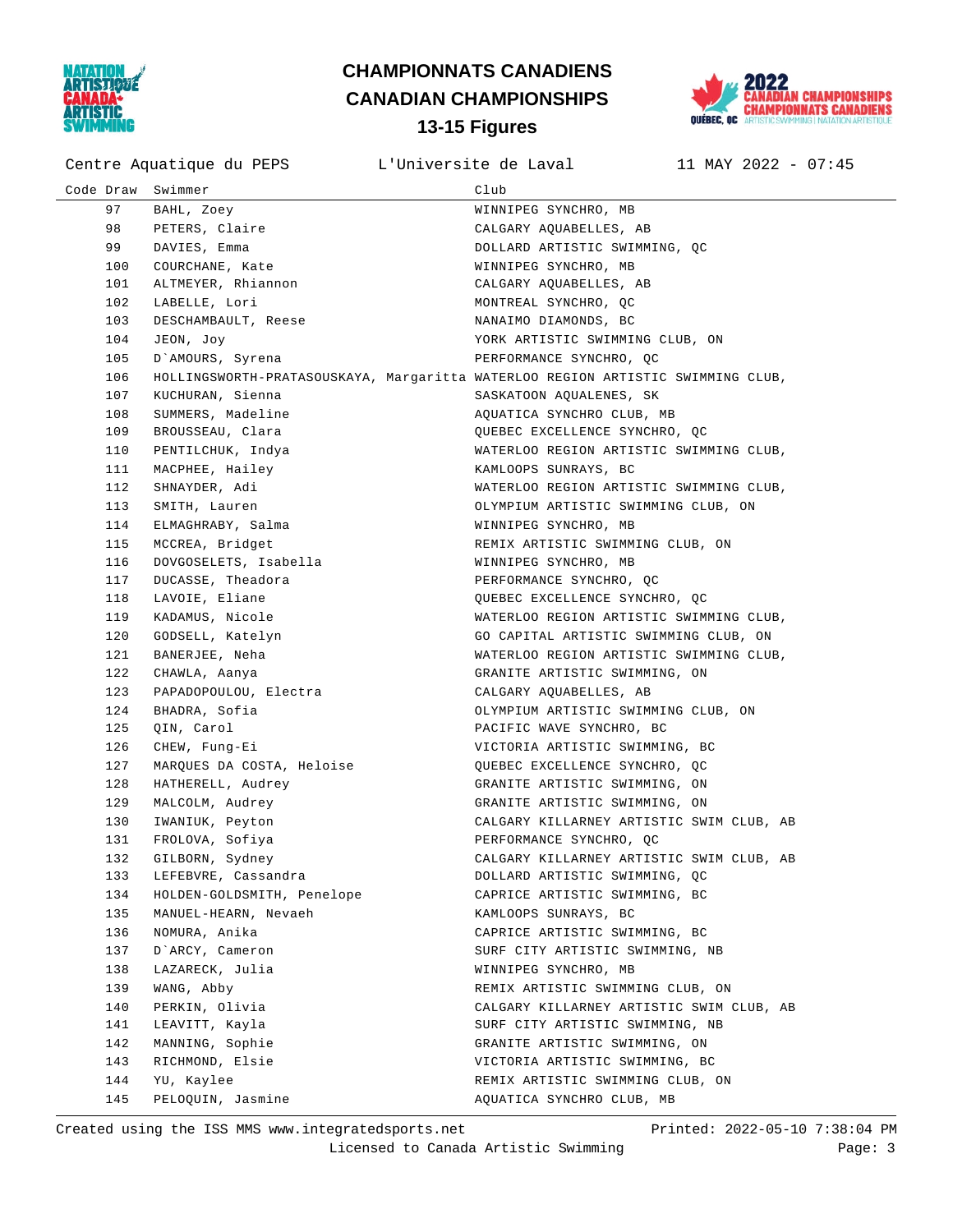



Centre Aquatique du PEPS L'Universite de Laval 11 MAY 2022 - 07:45

|     | Code Draw | Swimmer                      | Club                                     |
|-----|-----------|------------------------------|------------------------------------------|
|     | 146       | BERRY, Jennifer              | OLYMPIUM ARTISTIC SWIMMING CLUB, ON      |
|     | 147       | BUCHAN, Addey                | REGINA SYNCHRO, SK                       |
|     | 148       | GOSSELIN, Chloe              | AQUATICA SYNCHRO CLUB, MB                |
|     | 149       | KAUT, Ella                   | WATERLOO REGION ARTISTIC SWIMMING CLUB,  |
|     | 150       | SOMAIA, Ria                  | OLYMPIUM ARTISTIC SWIMMING CLUB, ON      |
|     | 151       | XU, Abereena                 | PACIFIC WAVE SYNCHRO, BC                 |
|     | 152       | LALANDE, Anna                | DOLLARD ARTISTIC SWIMMING, QC            |
|     | 153       | WANG, Annie                  | PACIFIC WAVE SYNCHRO, BC                 |
|     | 154       | LEITAO, Gabrielle            | ATLANTIS SYNCHRO, NS                     |
|     | 155       | BUCHANAN, Taylor             | SURF CITY ARTISTIC SWIMMING, NB          |
|     | 156       | FREDERICKSON, Isabel         | OLYMPIUM ARTISTIC SWIMMING CLUB, ON      |
|     | 157       | MIX, Charlotte               | CALGARY AQUABELLES, AB                   |
|     | 158       | POLIQUIN, Audrey             | QUEBEC EXCELLENCE SYNCHRO, QC            |
| SCR | 159       | WILSON, Malea                | CALGARY KILLARNEY ARTISTIC SWIM CLUB, AB |
|     | 160       | CAREAU, Floriane             | QUEBEC EXCELLENCE SYNCHRO, QC            |
|     | 161       | ZHOU, Alexandra              | WATERLOO REGION ARTISTIC SWIMMING CLUB,  |
|     | 162       | EGAN, Kaylie                 | EDMONTON AURORA SYNCHRONIZED SWIMMING CL |
|     | 163       | CHEN, Sophie                 | YORK ARTISTIC SWIMMING CLUB, ON          |
|     | 164       | MEUNIER FORGET, Anais        | PERFORMANCE SYNCHRO, QC                  |
|     | 165       | WILSON, Taylor               | CALGARY AQUABELLES, AB                   |
| SCR | 166       | MUSSELMAN, Sadie             | GRANITE ARTISTIC SWIMMING, ON            |
|     | 167       | SHAW, Avery                  | VICTORIA ARTISTIC SWIMMING, BC           |
|     | 168       | KOPTIE, Isabelle             | REMIX ARTISTIC SWIMMING CLUB, ON         |
|     | 169       | MCILWAIN, Renee              | CALGARY KILLARNEY ARTISTIC SWIM CLUB, AB |
|     | 170       | LU, Sophie                   | REMIX ARTISTIC SWIMMING CLUB, ON         |
|     | 171       | PARADIS-TREMBLAY, Emmanuelle | PERFORMANCE SYNCHRO, QC                  |
|     | 172       | HAWRYLAK, Olivia             | ATLANTIS SYNCHRO, NS                     |
|     | 173       | HADLAND, Natalia             | SASKATOON AQUALENES, SK                  |
|     | 174       | GOSSLING, Talbot             | GRANITE ARTISTIC SWIMMING, ON            |
|     | 175       | MORROW, Rory                 | YORK ARTISTIC SWIMMING CLUB, ON          |
|     | 176       | BURNS, Abigail               | CALGARY AQUABELLES, AB                   |
|     | 177       | GOULET, Anya                 | CALGARY AQUABELLES, AB                   |
|     | 178       | PERREAULT, Esther            | PERFORMANCE SYNCHRO, QC                  |
|     | 179       | BORGES, Hailey               | AQUATICA SYNCHRO CLUB, MB                |
|     | 180       | LI, Wengi                    | SYNCHRO PEI CLUB, PE                     |
|     | 181       | MURPHY, Madison              | GO CAPITAL ARTISTIC SWIMMING CLUB, ON    |
|     | 182       | DUC, Kaylie                  | GO CAPITAL ARTISTIC SWIMMING CLUB, ON    |
|     | 183       | FRIESEN, Joley               | SASKATOON AQUALENES, SK                  |
|     | 184       | ROY, Coralie                 | NEPTUNE NATATION ARTISTIOUE, OC          |
|     | 185       | KOLMAN, Makena               | CALGARY AOUABELLES, AB                   |
|     | 186       | LEWINGTON, Olivia            | EDMONTON AURORA SYNCHRONIZED SWIMMING CL |
|     | 187       | BABINEAU WONG, Sasha         | DOLLARD ARTISTIC SWIMMING, QC            |
|     | 188       | LECOQ, Emilie                | CALGARY AQUABELLES, AB                   |
|     | 189       | JOHAL, Jaya                  | EDMONTON AURORA SYNCHRONIZED SWIMMING CL |
|     | 190       | GOSSELIN, Calla              | AQUATICA SYNCHRO CLUB, MB                |
|     | 191       | NEVRTALOVA, Klara            | CAPRICE ARTISTIC SWIMMING, BC            |
|     | 192       | WASSERMANN, Avery            | SASKATOON AOUALENES, SK                  |
|     | 193       | BERRETTA, Chloe              | PACIFIC WAVE SYNCHRO, BC                 |
|     | 194       | KHALIL, Molly                | WINNIPEG SYNCHRO, MB                     |

Created using the ISS MMS www.integratedsports.net Printed: 2022-05-10 7:38:04 PM